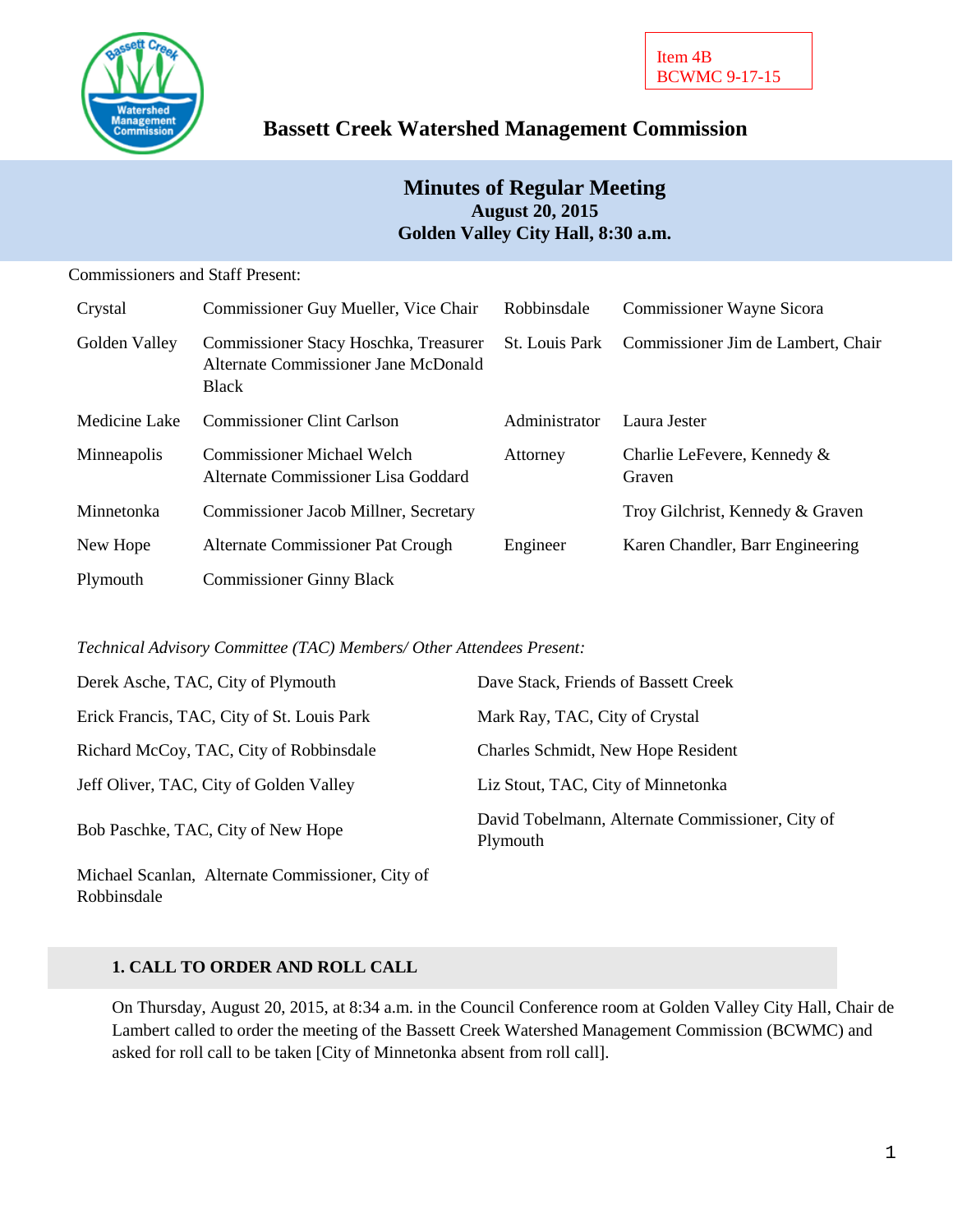#### **2. CITIZEN FORUM ON NON-AGENDA ITEMS**

Dave Stack of the Friends of Bassett Creek requested that the Commission revisit the issue of creek restoration along the stretch of Bassett Creek along the Fruen Mill area. Commissioner Welch responded that the Commission will be talking about this area at the Commission's September meeting. Administrator Jester said that at the BCWMC's September meeting, the Commission anticipates reviewing a proposal by Barr Engineering Company for the City of Minneapolis for the streambank restoration project feasibility study. She said that now is the time to bring up discussion of inclusion of the Fruen Mill stretch in the project. She noted that at the September meeting the Commission will be getting an update from the City of Minneapolis or the Minneapolis Park and Recreation Board regarding the current restoration project through Wirth Park. She encouraged Mr. Stack to attend the Commission's September meeting to provide input. Commissioner Welch encouraged the Commission to check out the Friends of Bassett Creek listserv.

### *[Commissioner Millner, City of Minnetonka, arrived].*

Charles Schmidt raised an issue regarding a steep ravine behind Winnetka Village in Crystal that drains into a pond and carries debris into the pond. He noted that he brought up this issue to this group one year ago, and he is wondering if there is anything planned to address the erosion in the ravine and any plans to dredge the pond. Mr. Ray of the City of Crystal said that there are not any plans to dredge that pond at this time and the City is looking at creating a method for evaluating pond dredging needs. Administrator Jester stated that she will follow up with Crystal City staff to see if there is any role for the Commission in stabilizing that ravine and sediment.

### **3. AGENDA**

Commissioner Welch moved to approve the agenda as presented. Commissioner Millner seconded the motion. Upon a vote, the motion carried 9-0.

### **4. CONSENT AGENDA**

Alternate Commissioner Goddard requested the removal of item 4A – July 16, 2015, Commission Meeting Minutes – and item 4F – Approval of Golden Villas Apartments Project– from the Consent Agenda. Chair de Lambert said the items would become agenda item 6Ai and 6Aii. Commissioner Black moved to approve the Consent Agenda as amended. Commissioner Millner seconded the motion. Upon a vote, the motion carried 8-0 [City of Plymouth abstained from vote].

[The following items were approved as part of the Consent Agenda: the August 2015 financial report, the payment of invoices, Approval of BCWMC 2016 Operating Budget, and Approval to Set Technical Advisory Meeting for September 8, 2015.]

The general and construction account balances reported in the Fiscal Year 2015 Financial Report prepared for the August 20, 2015, meeting are as follows:

| <b>Checking Account Balance</b>            | \$663,513.06   |
|--------------------------------------------|----------------|
| TOTAL GENERAL FUND BALANCE                 | \$663,513.06   |
| TOTAL CASH & INVESTMENTS ON-HAND (8/12/15) | \$3,867,624.00 |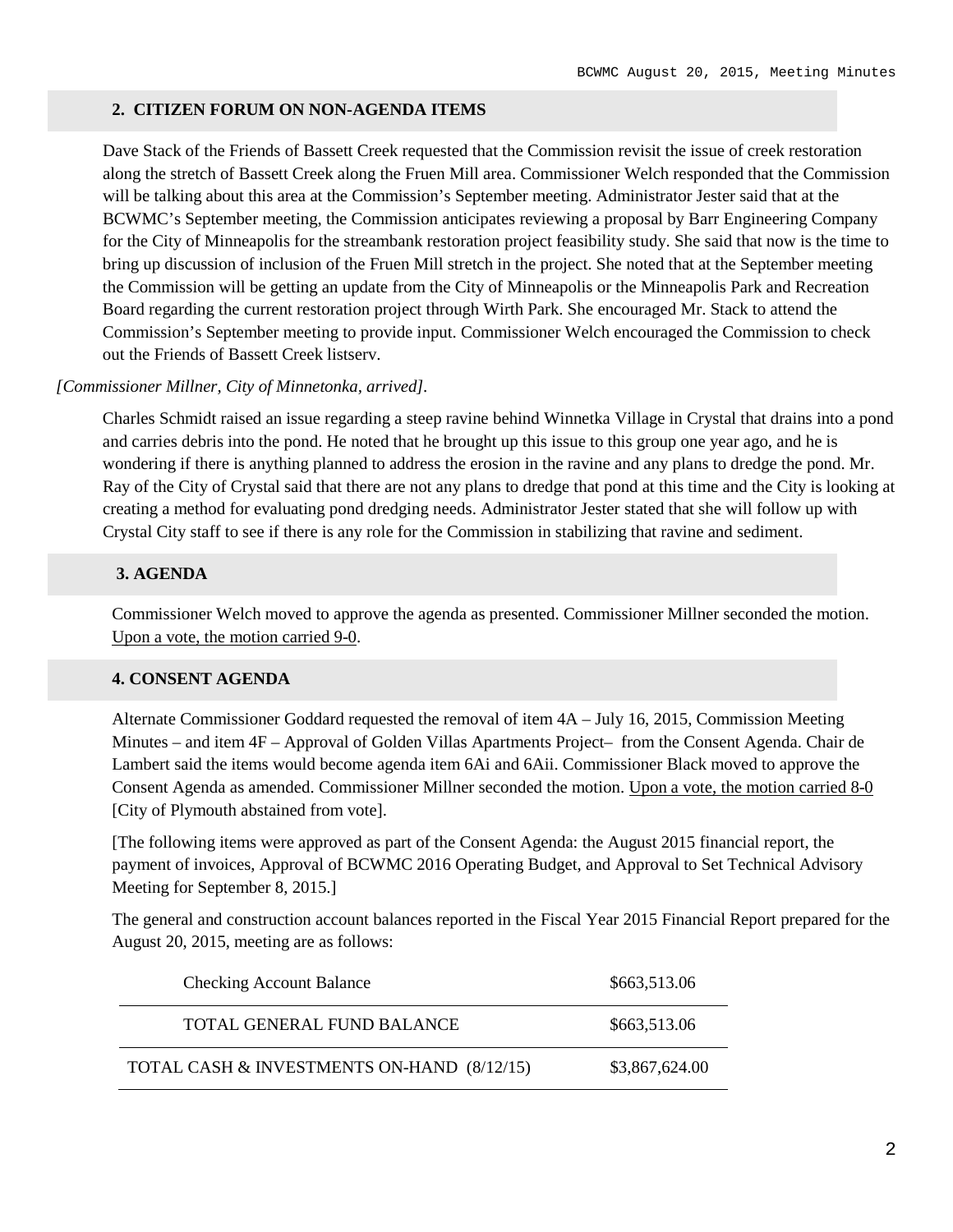| CIP Projects Levied – Budget Remaining    | $(\$4,015,111.53)$ |
|-------------------------------------------|--------------------|
| <b>Closed Projects Remaining Balance</b>  | \$147,487.53       |
| 2012-2014 Anticipated Tax Levy Revenue    | \$5,585.36         |
| 2015 Anticipated Tax Levy Revenue         | \$495,084.26       |
| <b>Anticipated Closed Project Balance</b> | \$353,182.09       |

### **5. PUBLIC HEARING**

**A. Receive Comments from Member Cities and Public on Proposed 2016 Capital Improvement Program (CIP) Projects: Northwood Lake Improvement Project (NL-1) and Honeywell Pond Expansion Project (BC-4)**

Chair de Lambert opened the public hearing. Administrator Jester provided background on the Commission's process to add these projects to the BCWMC's CIP. She reminded the Commission that in order to approve the projects, the BCWMC needs to hold a public hearing on the projects. She briefly described the projects and their feasibility studies.

Commissioner Mueller asked about the items included in the proposed maintenance of the Honeywell Pond Expansion Project and the estimated maintenance cost of \$3,000. Mr. Oliver described the proposed maintenance that includes vegetation maintenance, pumping, and general maintenance but does not include dredging of the pond. Commissioner Tobelmann asked about the process for funding the projects and what happens in the event of a project being under budget. Administrator Jester described that the BCWMC would receive the \$75,000 grant from the Minnesota Pollution Control Agency for the Northwood Lake Project and how the cities would invoice the Commission and the Commission would reimburse the cities for actual project costs after an approved reimbursement request. She noted that the agreements (to be considered later in the meeting) do not address the procedure to be followed in the case that the project is completed under budget.

Mr. Stack asked how the dredged materials from the Honeywell Pond will be disposed. Mr. Oliver said that the City will test the materials and will dispose of them properly. Commissioner Sicora said that the MPCA recently revised its guidelines associated with cleaning out ponds so the process is prescribed and the guidelines are available publically.

Chair de Lambert called for additional comments. Upon hearing none, he closed the public hearing.

#### **6. BUSINESS**

#### **A.**

### **i. July 16, 2015, Meeting Minutes (Removed from Consent Agenda)**

Alternate Commissioner Goddard requested more detail in the minutes under item 5Ai. regarding Commissioner Black's question about the financial report's line item "Other General Fund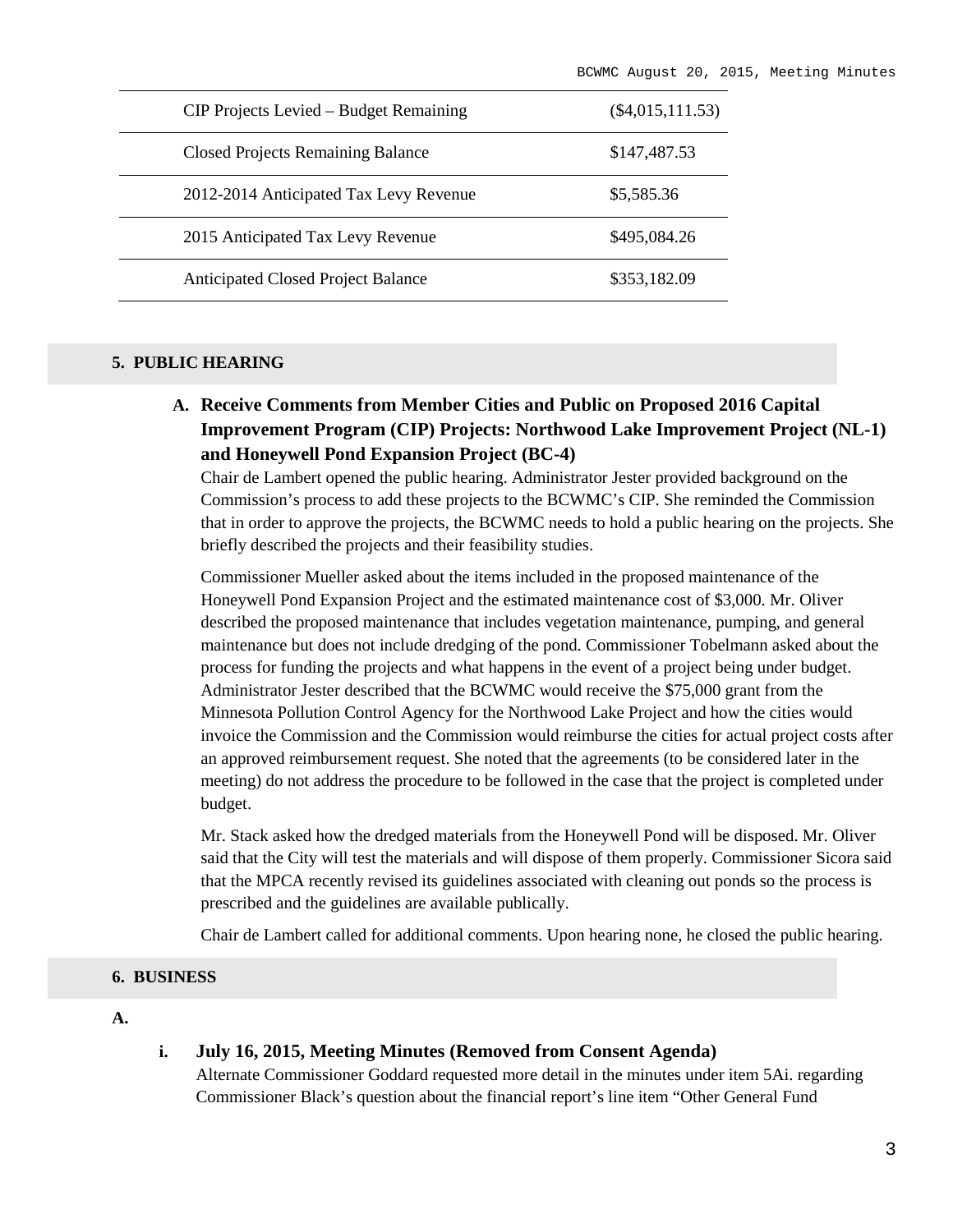Revenues." Chair de Lambert directed staff to revise the July  $16<sup>th</sup>$  meeting minutes and present them as part of the Consent Agenda at next month's meeting.

## **ii. Approval of Golden Villas Apartments Project, Golden Valley (Removed from Consent Agenda)**

Alternate Commissioner Goddard pointed out that the NPDES permit requires that exposed soil areas must be stabilized as soon as possible and by seven days after construction has temporarily or permanently ceased in certain cases. She said that the Engineer's memo states that the areas must be stabilized no later than 14 days after construction. Alternate Commission Goddard stated that she does not want the Commission to advocate that others put something into their plans that contradicts the NPDES permit. Commissioner Black moved to approve the project with the conditions in the Engineer's memo revised as requested by Commissioner Goddard. Commissioner Welch seconded the motion. Upon a vote, the motion carried 9-0. Commissioner Welch he asked if the Commission revised its Requirements such that projects that fall below the NPDES still will be analyzed by the Commission. Engineer Chandler said that she would check.

# **iii. Resolution of Appreciation for Charlie LeFevere and Introduction of New Legal Counsel for BCWMC**

Chair de Lambert read aloud the Resolution of Appreciation for Services of Charlie LeFevere to the Bassett Creek Watershed Management Commission. Commissioners and Mr. LeFevere offered comments. Mr. LeFevere introduced Troy Gilchrist of Kennedy & Graven, who will be serving as the primary legal counsel for the Commission. Commissioner Black moved to adopt the resolution. Commissioner Welch seconded the motion. Upon a vote, the motion carried 9-0.

### **B. Consider Approval of Resolution Ordering 2016 Improvements**

Administrator Jester described resolution and stated that the levy request contained therein is for \$1,222,000, which is less than the maximum levy request of \$1,250,000 that the Commission approved last month due to refined project cost estimates. Administrator Jester summarized the resolution and explained that it orders the improvements, certifies the costs to Hennepin County, and approves the three agreements for the projects:

- Cooperative Agreement with the City of New Hope for the Northwood Lake Improvement Project;
- Sub-Grant Agreement with the City of New Hope for the Northwood Lake Improvement Project; and,
- Cooperative Agreement with the City of Golden Valley for the Honeywell Pond Expansion Project.

Administrator Jester pointed out that next year the Commission will request for collection in 2017 \$411,000 to complete the Northwood Lake project.

There was discussion about adding clarifying language to the agreements about how funds would be handled in the case of projects being completed under budget. Attorney LeFevere and Attorney Gilchrist said that they could work on drafting language to present to the Commission later in the meeting. Commissioner Welch stated that he would like language included in the Cooperative Agreements to reflect that a final report on the project is required by the Commission at the conclusion of each project. The Commission indicated consent to the addition of the provision in the agreements. Commissioner Welch remarked that he thinks it is good practice to vote on resolutions by roll call vote and to record the vote on the resolutions. The Commission indicated consent with this suggestion. Chair de Lambert tabled discussion of this item until later in the meeting.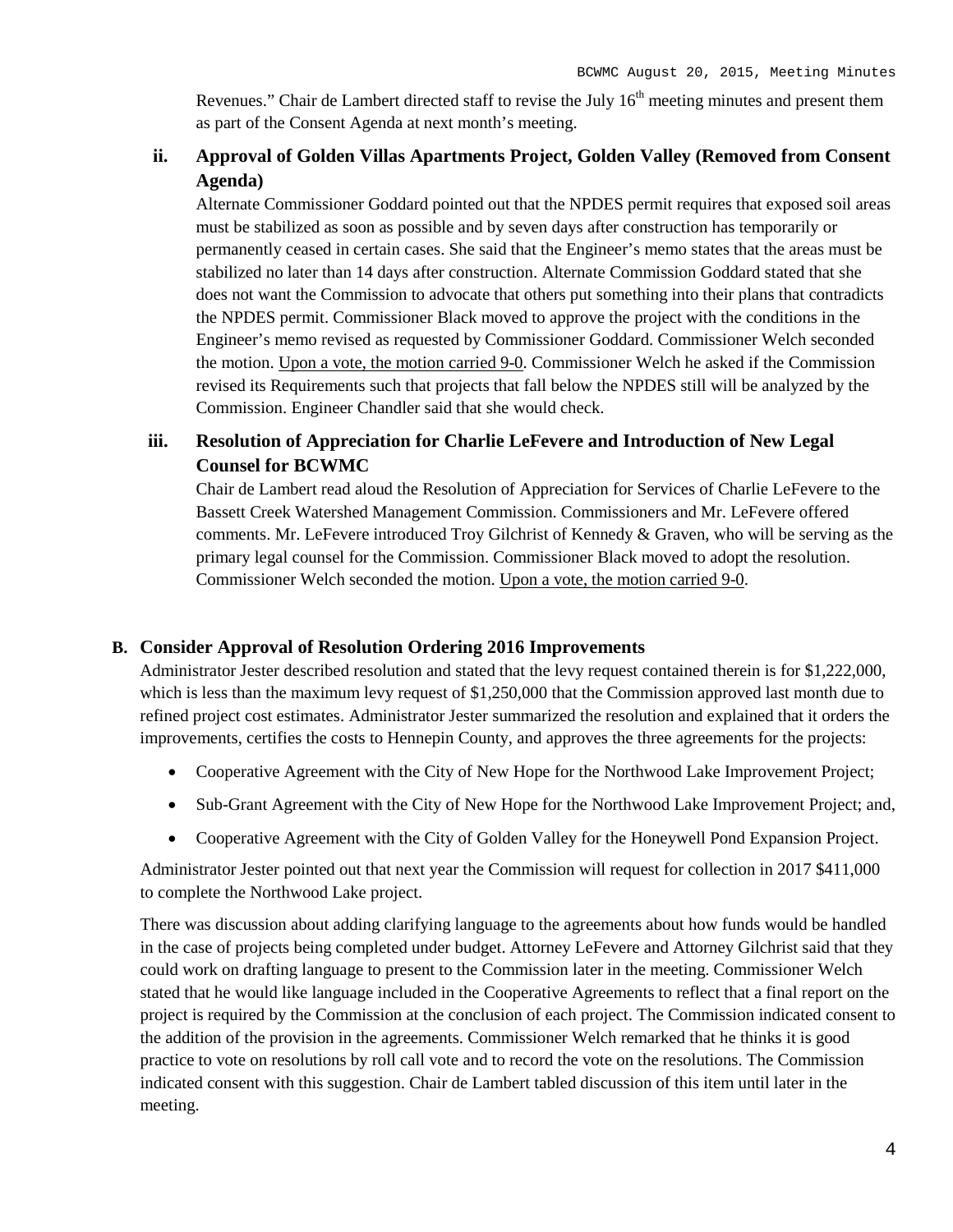## **C. Consider Approval of Proposal for Preparation of Feasibility Study for Plymouth Creek Restoration Project (2017CR-P)**

Engineer Chandler pointed out that there is a memo on this item in the meeting packet and that a revised cost estimate has been handed out today. She said that the cost estimate revisions are due to the new information that there is a high likelihood that there are wetlands along this reach of the creek. She explained that the revised cost estimate includes the cost of the wetland delineation. Engineer Chandler pointed out that the proposal includes an optional Phase I soil contamination investigation. She explained that it is not required, but that the engineer recommends it and recommends doing it either now during the feasibility stage or early in the design process.

Engineer Chandler talked about the reach of the creek included in the project, noting that it is upstream of the previous Plymouth Creek restoration project and lies on both sides of the Fernbrook Lane culvert collapse area. She announced that the cultural resource study needs to be done for the part of the reach that was not included in the BCWMC's Resource Management Plan. She summarized the proposal and what the feasibility study would include. Engineer Chandler added that the proposal does include budget for public involvement as well as Commission involvement with the U.S. Army Corps of Engineers, and the MDNR, and presentation of the draft report to the Commission.

Engineer Chandler stated that the cost estimate for the feasibility study is \$56,000 without including the Phase I soil contamination investigation or \$63,000 including the Phase I investigation. Engineer Chandler fielded questions. Mr. Asche asked for specifics on the public involvement process and budgeted number of public meetings, the number of meetings with the agencies included in the budget, and when the meetings should be held. Engineer Chandler said that the budget should cover two public meetings and two meetings with the agencies. There was discussion about timing of the meetings. Engineer Chandler recommended holding the first public meeting after the first meeting with the agencies but during the feasibility study stage and before design. Commissioner Welch recommended that the further public input should be gathered through a second public meeting before the Commission approves the feasibility study.

There was further discussion about the location of this project in relation to other Commission projects completed in Plymouth.

Commissioner Welch commented that he thinks now is a great time to do the Phase I investigation, but he commented that the proposed \$7,000 cost is pretty expensive for a Phase 1 investigation. He asked what Barr is proposing to include with the Phase I study and if it would be a more extensive investigation than a basic Phase I. Engineer Chandler said that she can find out more information about it.

She asked if the presentation of the feasibility study to the Commission would be done by the Commission Engineer or other Barr staff. Engineer Chandler said that she likely would have the Barr staff member that worked on the report come in and present the report. Commissioners Black and Tobelmann asked to be invited to the meetings with the agencies.

Mr. Asche asked for more information on how this project fits in with the BCWMC's Resource Management Plan (RMP). Engineer Chandler gave background on the RMP and described how it acts like a preliminary permit approval tool. Mr. Asche asked how much investigation into alternatives should be included in the feasibility studies since it feels like for the stream projects alternatives are limited. Engineer Chandler agreed that for stream projects there are fewer options to consider but the goal is to make sure nothing is missed. Mr.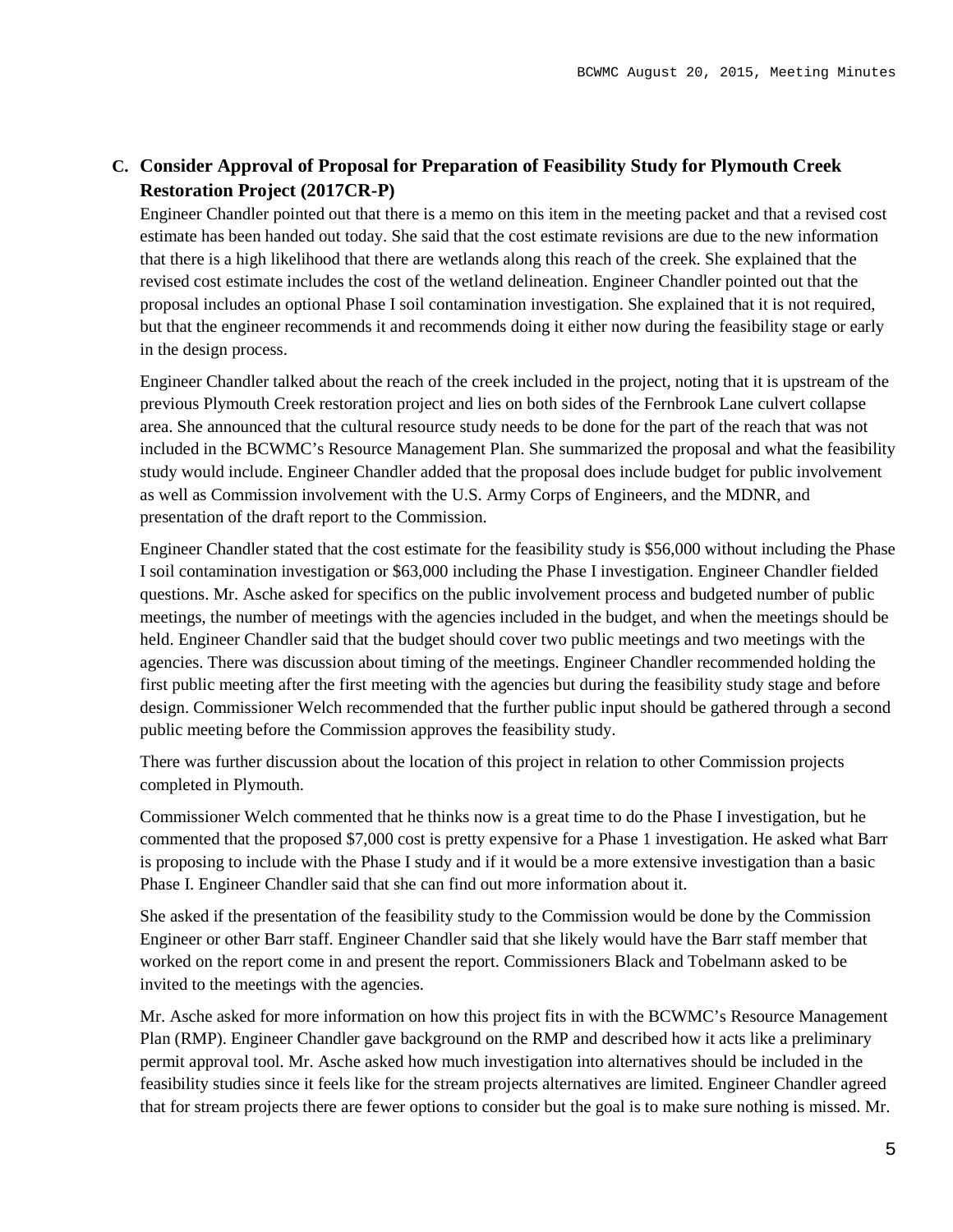Asche asked if the ENVISION tool is a tool that can be used to evaluate future projects, although he noted that he isn't interested in using it for the Plymouth Creek stream restoration project.

Administrator Jester responded that the ENVISION tool is a great tool but expensive and not necessarily the right tool for every case. There was discussion about for what projects ENVISION could be useful.

Commissioner Black moved to order the preparation of the feasibility study with the inclusion of the Phase I investigation. Commissioner Welch seconded the motion with the friendly amendment that the Engineer brings back to the Commission more information about the Phase I investigation. Upon a vote, the motion carried 8-0 [Commissioner Crough absent from vote.]

### **B. Consider Approval of Resolution Ordering 2016 Improvements-Continued**

Attorney Gilchrist stated that he and Attorney LeFevere propose two additions to the Cooperative Agreements in front of the Commission today. He read aloud the first proposed addition to include at the bottom of section 6 of the Cooperative Agreement with the City of New Hope for the Northwood Lake Improvement Project: "If the total actual cost of the project is less than the total estimated cost, the City shall remain responsible for its entire contribution toward the project, and the amount of the Commission's reimbursement to the City shall be reduced by the amount of savings on the project."

Attorney Gilchrist read aloud the second proposed addition to include in both the Cooperative Agreement with the City of New Hope and the Cooperative Agreement with the City of Golden Valley to add at the bottom of the second paragraph in section 5: "The City shall complete and submit with its final reimbursement request to the Commission a final report on the project using the Commission's final reporting form and providing such other information as may be requested by the Commission."

Attorney Gilchrist pointed out that language authorizing the Chair and Secretary to execute the agreement on behalf of the agreement is already included in the Cooperative Agreement. Attorney Gilchrist and Attorney LeFevere clarified that both proposed new language insertions should be included on the Cooperative Agreement with the City of New Hope for the Northwood Lake Improvement Project (NL-1) and just the language insertion about the final report submission be added to the Cooperative Agreement with the City of Golden Valley for the Honeywell Pond expansion.

Commissioner Black moved to approve the proposed amendments to the Cooperative Agreements as specified by Attorney Gilchrist and Attorney LeFevere. Commissioner Millner seconded the motion. Upon a vote, the motion carried 8-0 [Commissioner Crough absent from vote. Alternate Commissioner McDonald Black voted for City of Golden Valley].

Commissioner Black moved to approve the Resolution Ordering 2016 Improvements, Designating Members Responsible for Construction, Making Findings Pursuant to Minnesota Statutes Section 103B.251, Certifying Costs to Hennepin County, and Approving Agreements for Construction of Improvements. Commissioner Welch seconded the motion. By call of roll, the motion carried 8-0 [Commissioner Crough absent from vote.]

| <b>Commissioner</b> | <b>City</b>   | Ay | <b>Nay</b> |
|---------------------|---------------|----|------------|
| Mueller             | Crystal       | X  |            |
| McDonald Black      | Golden Valley | X  |            |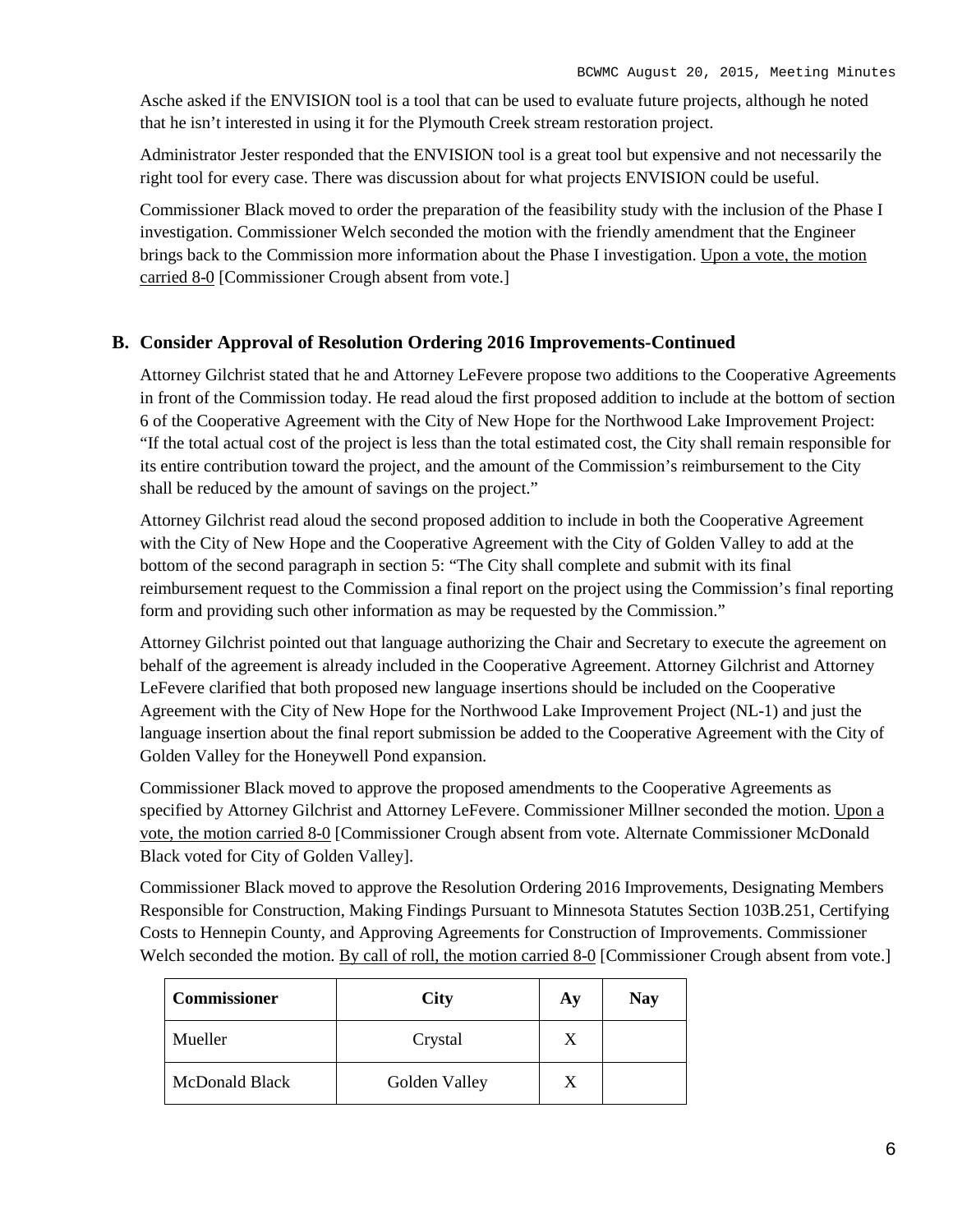| Carlson      | Medicine Lake         | X |  |
|--------------|-----------------------|---|--|
| Welch        | Minneapolis           | X |  |
| Millner      | Minnetonka            | X |  |
| <b>Black</b> | Plymouth              | X |  |
| Sicora       | Robbinsdale           | X |  |
| de Lambert   | <b>St. Louis Park</b> | X |  |

### **D. Items Related to 2015-2025 BCWMC Watershed Management Plan**

**i. Receive Update on Presentation of Watershed Plan to BWSR Metro Region Committee** Chair de Lambert updated the Commission on the recent presentation of the Watershed Plan to the Minnesota Board of Water and Soil Resources (BWSR) Metro Region Committee. He reported that Commissioner Mueller presented a summary of the plan to the Committee and it was well received. Chair de Lambert asked if the PowerPoint presentation that summarizes the plan is posted on the Commission's website. Administrator Jester said that staff can get it posted.

### **ii. Consider Approval of Response to Comments from 90-Day Review of Draft Watershed Management Plan**

Administrator Jester reported that the BCWMC received comments from the MN Department of Agriculture, MnDOT, and the City of Minneapolis during the draft Plan's 90-day review period. She said that the comments from those entities and the draft response to comments are in the meeting packet. Administrator Jester explained that the Commission does not need to respond in writing to these comments like the Commission needed to for the 60-day comments; however, the Commission needs to address the 90-day comments.

Administrator Jester reviewed the comments received and how staff proposes to address them. She summarized the comments received from the City of Minneapolis. She explained that staff spoke with Lois Eberhart about staff's proposed response to comments and reported that Ms. Eberhart is fine with the proposed response to comments.

Administrator Jester said that any of these comments and responses can be discussed today, and she went through the highlighted comments and responses included in the table in the meeting packet. Regarding comment No. 6, Commissioner Welch recommended that the draft response be modified to include the phrase "Commission-approved" so that the response reads, "… or Commission-approved alternative."

Engineer Chandler said that during a preliminary discussion with the Southwest Light Rail Transit (SWLRT) staff the topic came up regarding potential changes to the connection to the New Tunnel. She said that she realized that the Joint and Cooperative Agreement between the Mississippi Watershed Management Organization (WMO), Bassett Creek, and the City of Minneapolis isn't in the BCWMC's Watershed Management Plan appendices. She said that it will be added to the plan's appendices as Appendix I. Engineer Chandler also presented the additional recommended revisions to the draft plan in order to thoroughly address the Joint and Cooperative Agreement. She went through the revisions to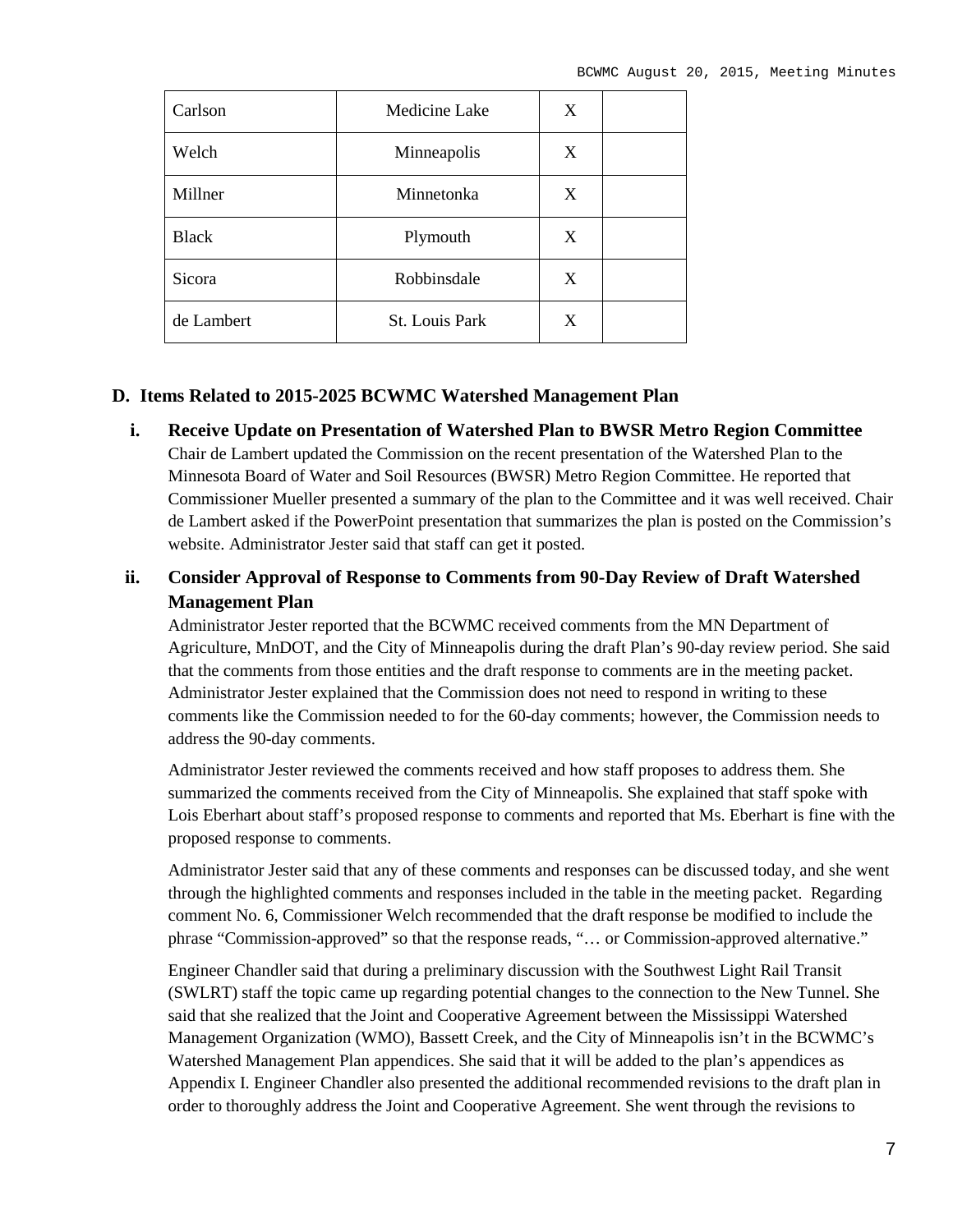Section 2.8.1, Section 5.1.1.3, and Appendix H. Commissioner Tobelmann asked if the word "generally" needs to be included in the proposed additional language for Section 2.8.1. Engineer Chandler said the word can be removed. Commissioner Welch asked if all the language is reflective of the original agreement. Engineer Chandler responded yes.

Commissioner Welch moved to approve the addition of the proposed language about the Joint and Cooperative Agreement to the plan with the revision to remove the word "generally" as mentioned by Commissioner Tobelmann. Commissioner Black seconded the motion. Upon a vote, the motion carried 8- 0 [Commissioner Crough absent from vote. Commissioner Hoschka voted for City of Golden Valley].

Commissioner Black moved to approve the responses to comments and to authorize staff to amend the plan to reflect the responses. Commissioner Mueller seconded the motion. Upon a vote, the motion carried 8-0 [Commissioner Crough absent from vote. Commissioner Hoschka voted for City of Golden Valley].

*[Commissioner Welch departed the meeting. Alternate Commissioner Goddard assumed representation for the City of Minneapolis.]*

### **E. Consider Approval of Clean Water Fund Grant Application for Northwood Lake Improvement Project**

Administrator Jester announced that at the Commission's previous meeting it directed staff to prepare this grant application for funds up to \$500,000. She presented the application and recommended that the BCWMC request \$400,000, which would still cover 50% of construction costs.

Commissioner Black moved to approve the grant application with the \$400,000 funding request and authorizing staff to edit the application as needed prior to submission. Commissioner Mueller seconded the motion. Commissioner Tobelmann said he would provide some comments to Administrator Jester regarding some of the wording. Upon a vote, the motion carried 8-0 [Commissioner Crough absent from vote. Alternate Commissioner McDonald Black voted for City of Golden Valley].

### **F. Consider Approval of Grant Application for MDNR Flood Reduction Program Funds**

Engineer Chandler reminded the Commission that due to the special legislation passed in June, \$500,000 in general funds became available for the flood reduction program. She reported that DNR staff is still trying to figure out if any of those funds are still available. Engineer Chandler explained that if funds remain, DNR staff would like the opportunity to help fund the BCMWC's XP-SWMM work. She said that the DNR recommended that the BCWMC submit a grant application for those funds. She said the grant application is in front of the Commission today for discussion.

Engineer Chandler went through the information in the grant application, explaining that the BCWMC proposed that funds cover XP-SWMM work in the BCMWC's next fiscal year. She said that she needs to make one correction to the table so that it correctly reflects the estimated project cost of \$261,000. Engineer Chandler explained that in the application she named Administrator Jester as the Authorized Agent, who is the one who can sign the grant on behalf of the Commission through the State's SWIFT program, and she named herself as the contact person. The Commission indicated consent to naming Administrator Jester the Authorized Agent and Engineer Chandler as the contact.

Commissioner Mueller moved to approve submitting the application. Alternate Commissioner Goddard seconded the motion. Commissioner Black remarked that she is not in favor of the XP-SWMM project but is in favor of finding funding for it, so she will support this grant application. Upon a vote, the motion carried 8-0 [Commissioner Crough absent from vote. Commissioner Hoschka voted for City of Golden Valley].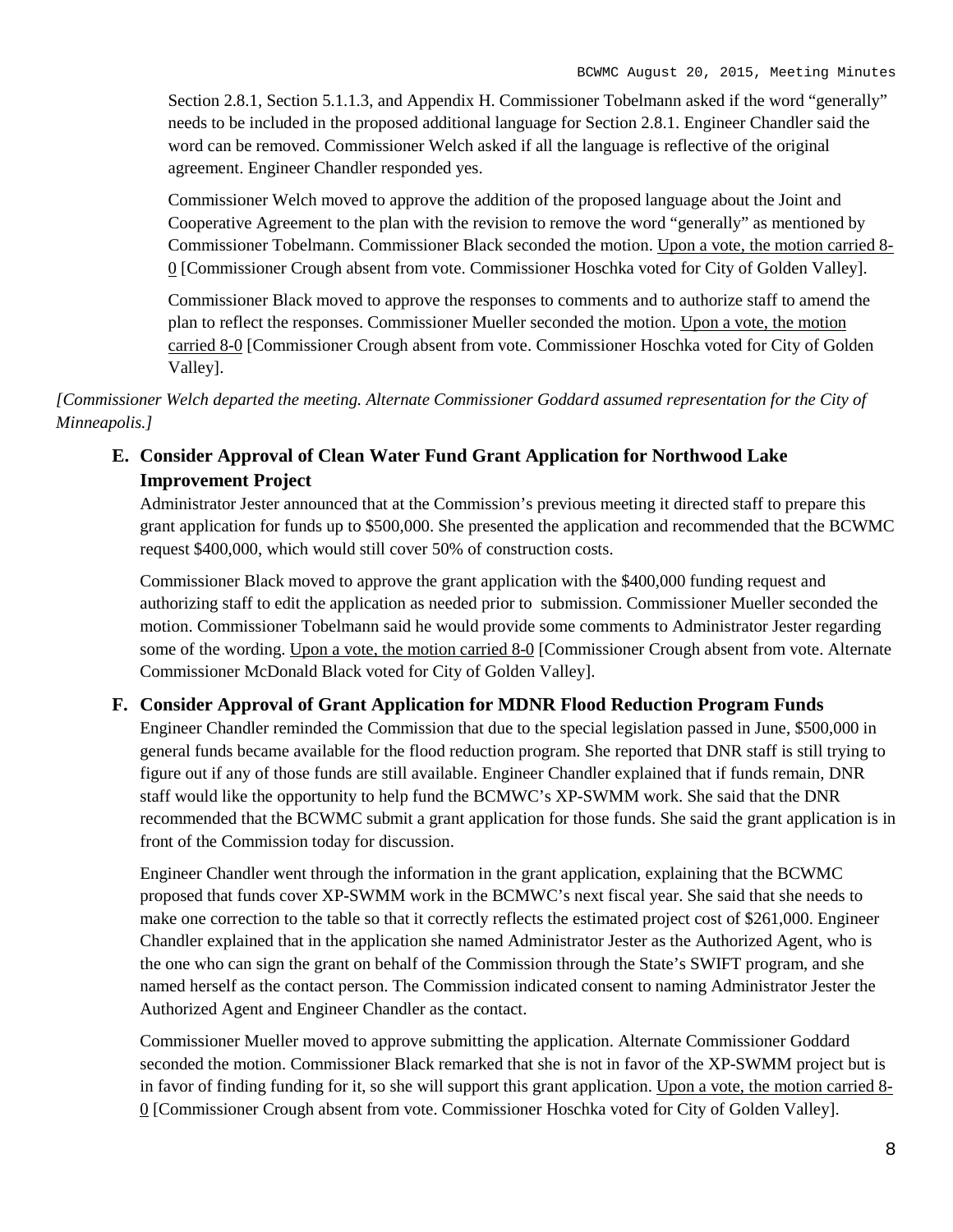### **G. Consider Submitting Comments on Metro Chloride TMDL**

Engineer Chandler reported that comments on the draft Metro Chloride TMDL are due September 2. She stated that Greg Wilson of Barr Engineering reviewed the draft TMDL. She provided an overview of the TMDL and presented staff comments. Administrator Jester remarked that member cities should provide comments on the TMDL, too. Commissioner Black moved to approve staff's letter and comments. Commissioner Mueller seconded the motion. Upon a vote, the motion carried 8-0 [Commissioner Crough absent from vote. Commissioner Hoschka voted for City of Golden Valley].

### **H. Receive Information on Tasks Related to XP-SWMM Phase II Project**

Engineer Chandler updated the Commission on XP-SWMM work including the additions and upcoming additions to the model such as soil data, information from important connecting storm sewers, ponding storage information, and ensuring that the same vertical data is being used throughout the watershed in the model. She mentioned adding Atlas 14 precipitation data and the new storm distribution information. Mr. Asche asked about the mention in the Engineer's memo of the phrase, "…absolute water surface elevations and flow rates." Engineer Chandler said that the use of the word absolute is in contrast with the word "relative," but the certainty of the model won't be known until model calibration. Commissioner Hoschka asked detailed questions about collecting and running storm data. She recommended that the TAC members highlight on a map the areas that were flooded during and after the June 2014 storm. She recommended that Engineer Chandler collect such information from the TAC.

Mr. Asche pointed out that this XP-SWMM work was approved in April, but the Commission is receiving today the detailed memo about how the XP-SWMM is going to come together. He remarked that he thinks there is a need for the proposals to come in front of the Commission before the Commission authorizes projects. He said that it is important for non-CIP work to follow a process in the same fashion that the CIP projects follow a process.

### **I. Receive Work Plan for Clean Water Partnership Grant for Northwood Lake Improvement Project**

Administrator Jester stated that this is an information-only item. She reminded the Commission that it was awarded a \$300,000 grant for the Northwood Lake Improvement Project and as part of this grant, the BCWMC needed to submit a detailed project work plan, budget, and Gantt chart. Administrator Jester reported that she, the City of New Hope staff, and the MPCA project manager developed this work plan with some assistance from Barr Engineering staff regarding water quality monitoring.

### **J. Review Information on BCWMC Facebook Page**

Amy Herbert reported that Administrator Jester authorized her to set up a public Facebook page for the BCWMC in order for the Commission to consider using Facebook as a public communication tool. She noted that eight of the nine BCWMC member cities have a Facebook page for communicating with residents. She noted that Facebook is a popular social media tool with adults and would be a way for the BCWMC to amplify its outreach. Ms. Herbert reminded the Commission that it will be launching its redesigned website this year, which will contain more news and updates than the current website, and that a Facebook page goes hand-in-hand with the new site and content. Ms. Herbert recommended posting content on Facebook daily, and she responded to questions. The Commission raised concerns about staff time involved in maintaining the page, the cost of staff time, site security especially regarding comments that others might post to the site, and the frequency of posts to the page. Alternate Commissioner Crough stated that he thought posting two times a week would be enough. Attorney LeFevere commented that if the Commission posted daily, he would "unfriend" the Commission. Administrator Jester recommended that this issue go to the Education Committee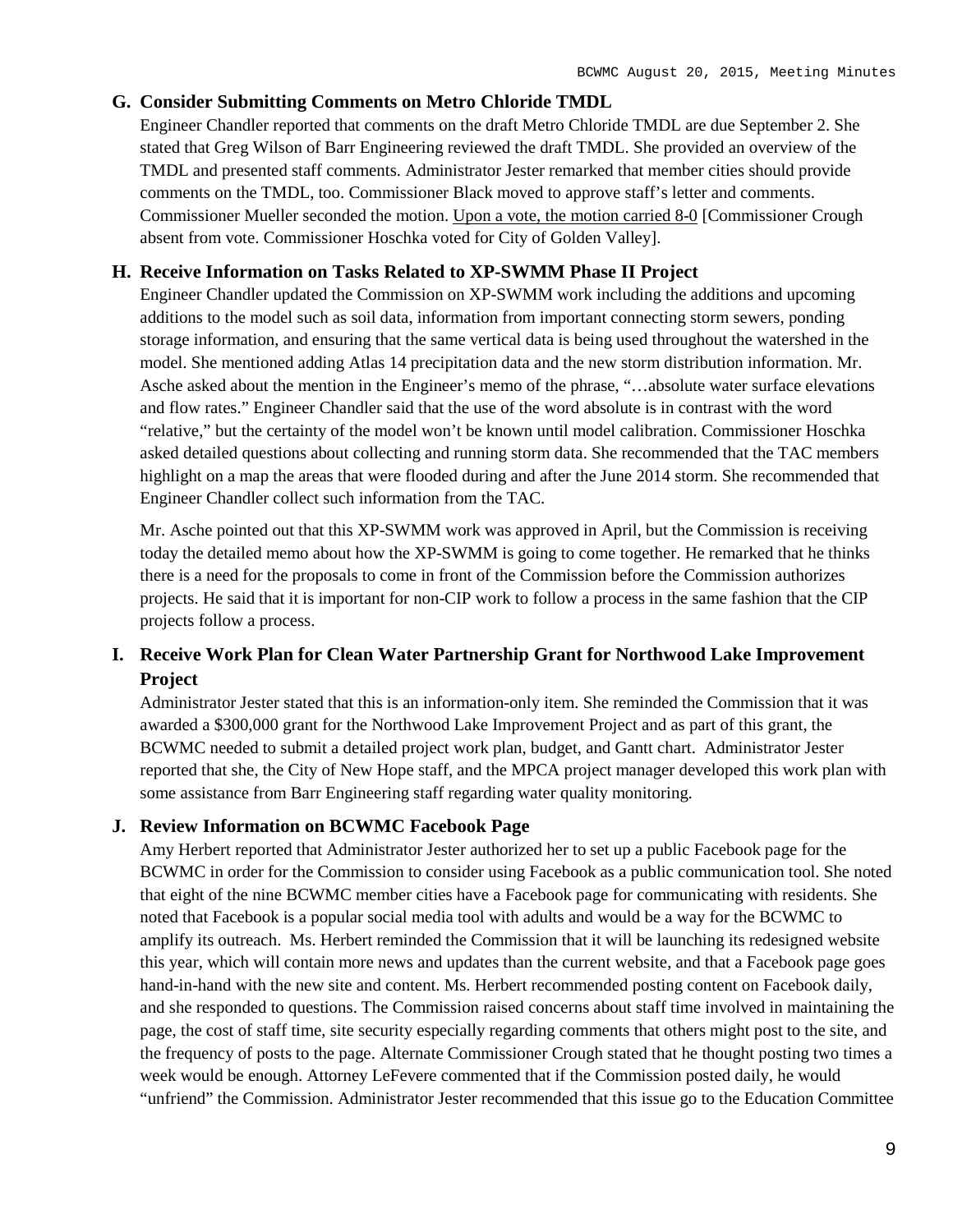to discuss and bring an update to the Commission at its next meeting. She said that staff will record its time spent specifically on the Facebook tasks and will check with other water organizations regarding the staff time spent, the frequency of their posts, and other issues about maintaining a Facebook page.

*[Alternate Commissioner Goddard departed the meeting.]*

### **7. COMMUNICATIONS**

### **A. Administrator:**

- **i.** Administrator Jester announced that the West Metro Water Alliance (WMWA), which the BCWMC supports financially and through the Administrator's time spent working with WMWA, will be at the Minnesota State Fair through Blue Thumb at the Eco Experience. She reminded the Commission that WMWA is the education arm of several different watershed organizations. She reported that WMWA is paying Blue Thumb to develop a new campaign and the campaign being developed is "10,000 Plantings for our 10,000 Lakes" to try and get people involved in planting native plants for clean water and pollinators.
- **ii.** Administrator Jester stated that the BCWMC will need volunteers for its booth at the Golden Valley Art and Music Festival on September 26. The Commission discussed participating in the festival's parade and decided not to participate in the parade due to lack of volunteers.

### **B. Chair:**

**i.** Chair de Lambert reported on the Hennepin County Budget and Capital Investment Committee regarding the BCMWC's CIP request for next year. He said that the Committee immediately approved the request by vote 6-1 with no questions about the proposed 2016 projects.

### **C. Commissioners:**

- **i.** Commissioner Black reminded the Commission that previously she reported that the City of Plymouth budgeted no funds for curlyleaf pondweed treatment for Medicine Lake for 2016 and that she would ask the Plymouth City Council to consider adding to its 2016 budget \$40,000 for curlyleaf pondweed treatment. She reported that the City Council preliminarily voted to approve including \$30,000 for curlyleaf pondweed treatment in 2016 but the Council does not finalize its budget until December. Commissioner Black stated that the City Council made no guarantee for any curlyleaf pondweed funding in 2017.
- **ii.** Commissioner Tobelmann provided an update on the NEMO Workshop on the Water.
- **D. TAC Members:** No TAC Communications
- **E. Committees:** No Committee Communications
- **F. Legal Counsel:** No Legal Communications

### **G. Engineer:**

- **i.** Engineer Chandler reminded the Commission that the Westwood Lake plant viewing is Monday, August 24 at 10:30 a.m. and that Commission members interested in attending should let her or Administrator Jester know.
- **ii.** Engineer Chandler announced that Barr Engineering Company is hosting the second of BWSR's presentation of the 8410 Rules on Thursday, August 27 from 1:30 p.m. -3:00 p.m. and that people